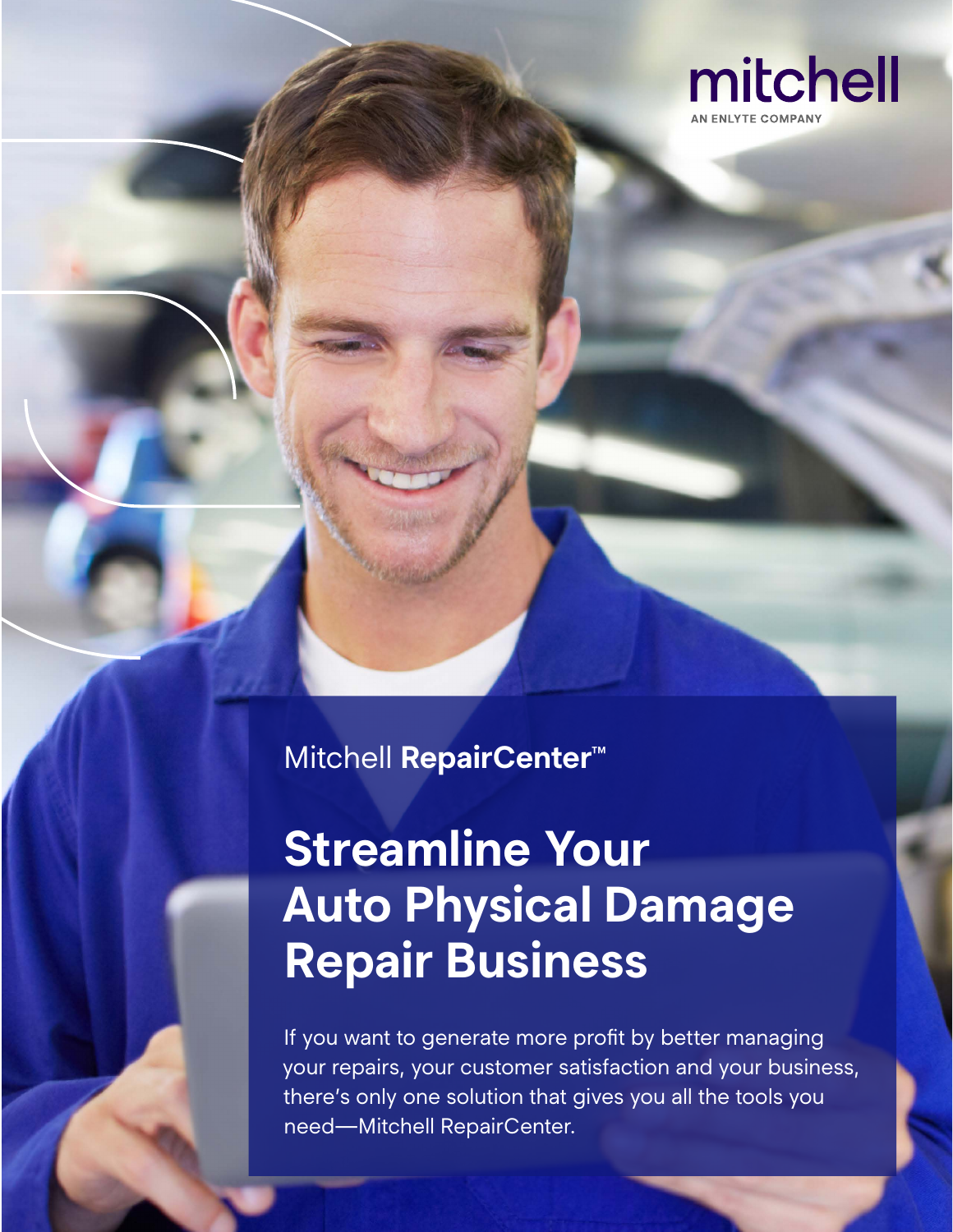# **What You Need to Know All on One Screen**

#### **At-a-glance overview of job details on a single screen.**



### Get started with your FREE RepairCenter download. [mitchell.com/solutions/auto-physical-damage/management](https://www.mitchell.com/solutions/auto-physical-damage/management)

#### **Includes**

- › TechAdvisor™ OEM Repair Standards for Ford, GM & Chrysler
- › Online Repair Status
- › Compatibility with All Major Estimating Systems
- › 30-Day Trial of TechAdvisor Repair, Parts & Labor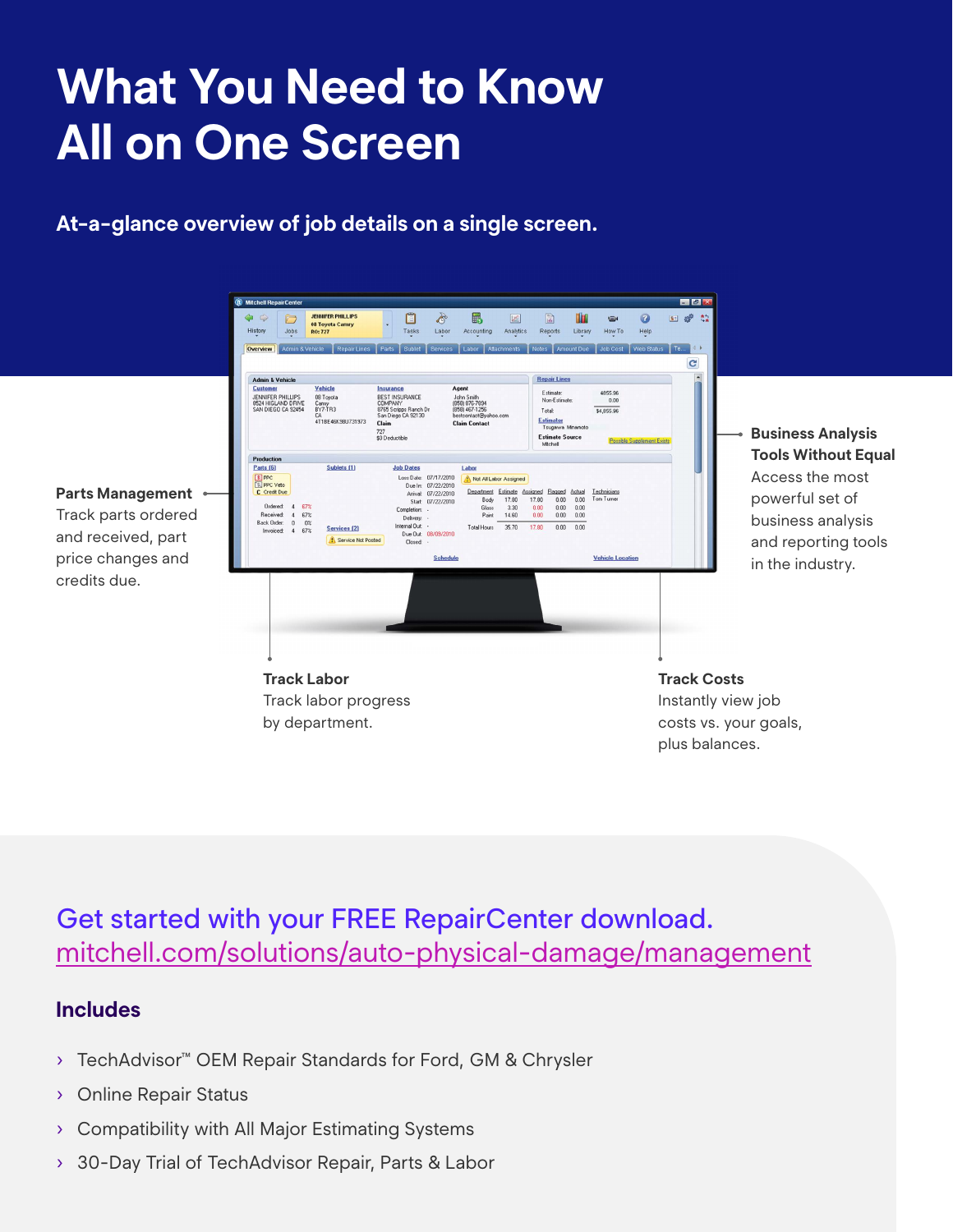



#### **Manage The Repair Process**

Mitchell TechAdvisor provides integrated access to critical OEM repair data and procedures, allowing technicians to quickly locate the information they need to restore today's complex vehicles to pre-accident condition. Production management and scheduling tools help to improve your overall Repair Order processes, while integrated estimating and parts management help you complete accurate repairs on time.



#### **Manage Labor Resources**

Maintain productive and motivated employees by accurately booking and paying labor through integrated work processes and financial tools. Easily assign, track and flag labor time for payroll and job costing.



#### **Financial Tools Maximize Profitability**

RepairCenter's powerful business management functionality allows you to track your work processes, providing realtime insight and analysis into your financial performance—empowering you to make informed business decisions. RepairCenter's key performance indicators (KPIs) roll up into dashboard viewing for easy sharing and analysis, providing clarity when and where you need it. Reduce your administrative burden with seamless integration with all major accounting packages.



#### **Increase Efficiency & Reduce Errors**

RepairCenter's ToolStore brings the auto collision industry's most important partners right into your workflow through powerful apps. These add-ons enable a seamless flow of information between RepairCenter and third-party partners—saving you the hassle of re-keying information and the need to manage multiple accounts—thus streamlining your workflow and minimizing errors.



#### **Monitor The Repair Stage**

Monitor where your vehicles are in the repair process with the redesigned Production Management module. The user-friendly visual format allows you to move vehicles in and out of repair stages easily and efficiently—while keeping track of your work-in-progress and staying informed.



#### **Reduce Your IT Overhead**

RepairCenter is available in a secure hosted environment. You simply download the application right to your desktop with your chosen functionality already enabled. Built-in RepairCenter how-to videos and free online training at mitchellu.com allow you to learn and explore the powerful functionality at your own pace and save on both time and up-front implementation costs.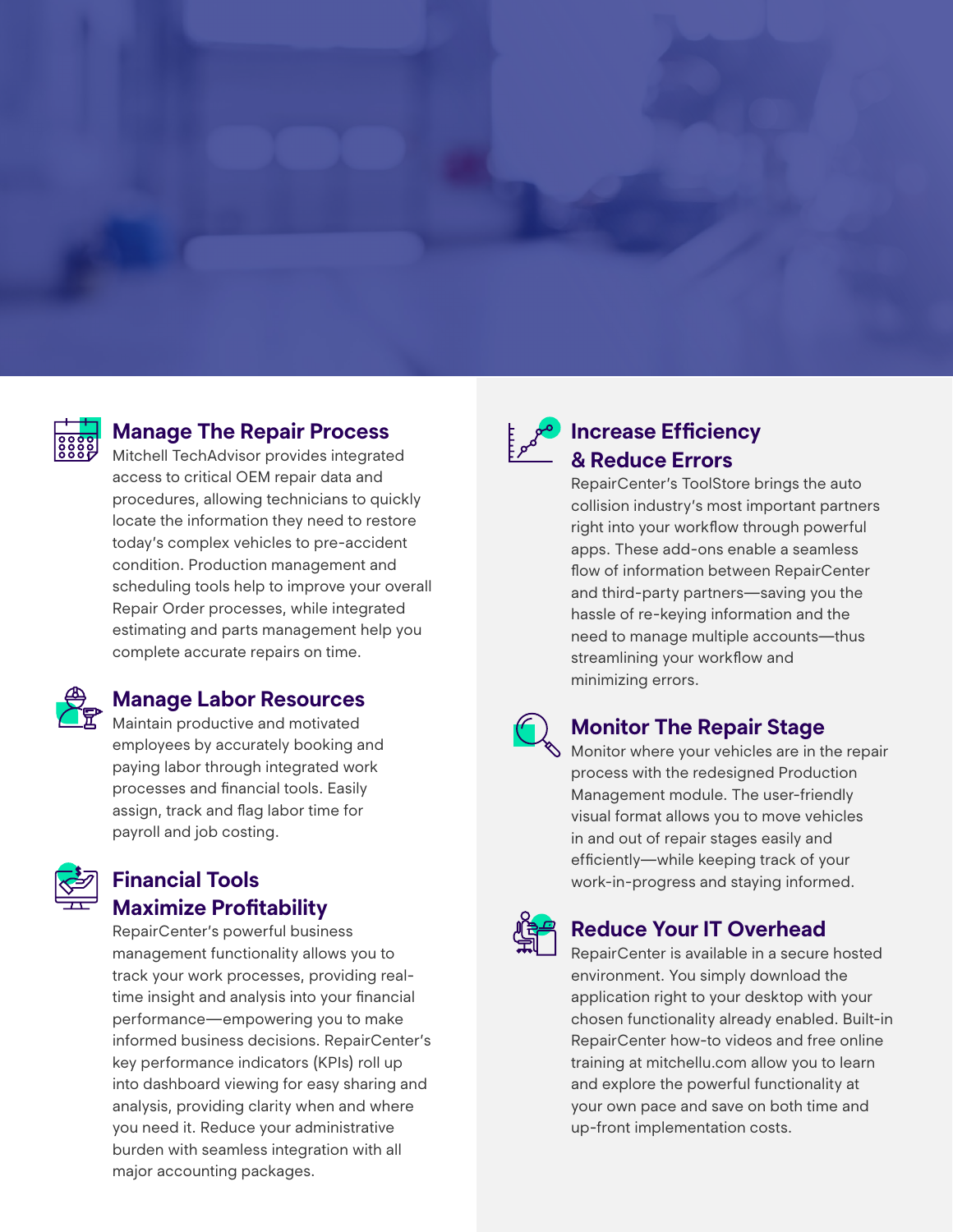| ALVIN GROFF<br>03 DODG NEON SXT<br>49<br>D<br>History<br>10b3<br>RO: 31673<br>RO#: 31673<br>Y/M/M: 03 Dodge Neon SXT                                | <b>Michell RepairCenter</b><br>. .<br>A B E B B III<br>Help<br>Overview Admin & Vehicle Report Parts Subjet Services Labor Attachments Activity Amount Due 366 Osci Wee Status Tech/Africa ACME PARTS<br>Username : Willis<br>ACME Account #: 75918                                                                                                                                                                                                                                                                                                                                                                                                                                                                                         |                                                                                                      |
|-----------------------------------------------------------------------------------------------------------------------------------------------------|---------------------------------------------------------------------------------------------------------------------------------------------------------------------------------------------------------------------------------------------------------------------------------------------------------------------------------------------------------------------------------------------------------------------------------------------------------------------------------------------------------------------------------------------------------------------------------------------------------------------------------------------------------------------------------------------------------------------------------------------|------------------------------------------------------------------------------------------------------|
| 1B3ES56C33D172794<br>VIN:                                                                                                                           |                                                                                                                                                                                                                                                                                                                                                                                                                                                                                                                                                                                                                                                                                                                                             | Order                                                                                                |
| <b>Part Number</b><br>Type<br>174264521<br>$\overline{f}$<br>498974839<br><b>POR</b><br>233132524<br>152645640<br>55567994<br>13537448<br>242517646 | Vnd List<br>Cost<br><b>Discount % Expected By</b><br>Order? Status<br><b>Description</b><br><b>Est Price</b><br>$\Xi$<br>3/11/2012<br>Rear Bumper Cover \$253.00<br>\$253.00<br>\$220.00<br>13%<br><b>B</b> Part Information Details<br>$\Box$<br>3/9/2012<br>Front Fender<br><b>Rear Bumper Cover</b><br>$\Box$<br>3/9/2012<br>Front Assy<br>$\overline{\mathbf{v}}$<br>3/8/2012<br>Headlamp<br>$\boxdot$<br>3/9/2012<br>Door Panel<br>$\Box$<br>Est: \$253.00<br>Part available: 3/11/2012<br>3/9/2012<br>Roof Panel<br>List: \$253.00<br>Certifications:<br>Cost: \$220.00<br>CAPA, Platinum<br>$\Box$<br>3/9/2012<br>Hood<br><b>COUNTY</b><br><b>STATISTICS</b><br>$\Box$<br>Front Bumper Cover \$231.00<br>\$17500<br>24%<br>3/11/2012 | Ordered<br>Not Ordered<br>Not Ordered<br>Ordered<br><b>Ordered</b><br><b>Returned</b><br>Not Ordered |

### Mitchell **RepairCenter™ Tool Store**

Your dynamic workspace where the entire industry—customers, shops and solution providers—come together in one simple, unified workflow tool.

| ToolStore                 | Explore and enable add-on tools from within your RepairCenter workspace.                                                            |
|---------------------------|-------------------------------------------------------------------------------------------------------------------------------------|
| Seamless Data Integration | No data rekey and no file uploads. State-of-the-art web services allow<br>for seamless data integration.                            |
| Intuitive Workflow        | Leverage add-on tools within the repair context for optimized<br>workflow integration.                                              |
| Embedded UI               | Access third-party vendor solutions from within the RepairCenter workspace<br>for a single sign on, fully embedded user experience. |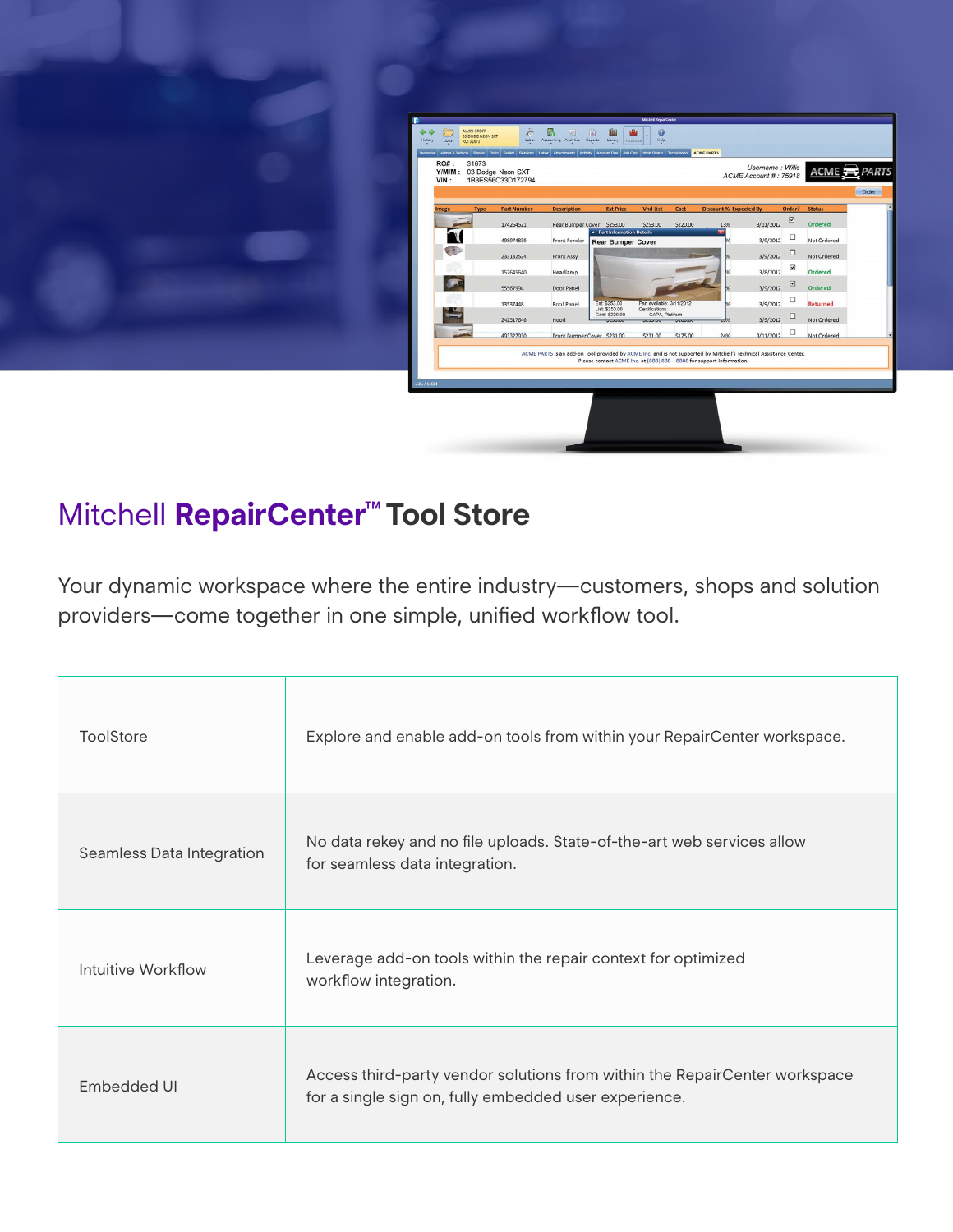# **Improving at the Speed of Mitchell**

"With RepairCenter, we now have the ability to track technician's time, report on estimator's batting average, but most importantly, push and pull information from our in-house system."

#### **Kevin Jamieson**

Surgenor Chevrolet, Buick, GMC, Cadillac Ottawa, Ontario

## Mitchell **RepairCenter™**